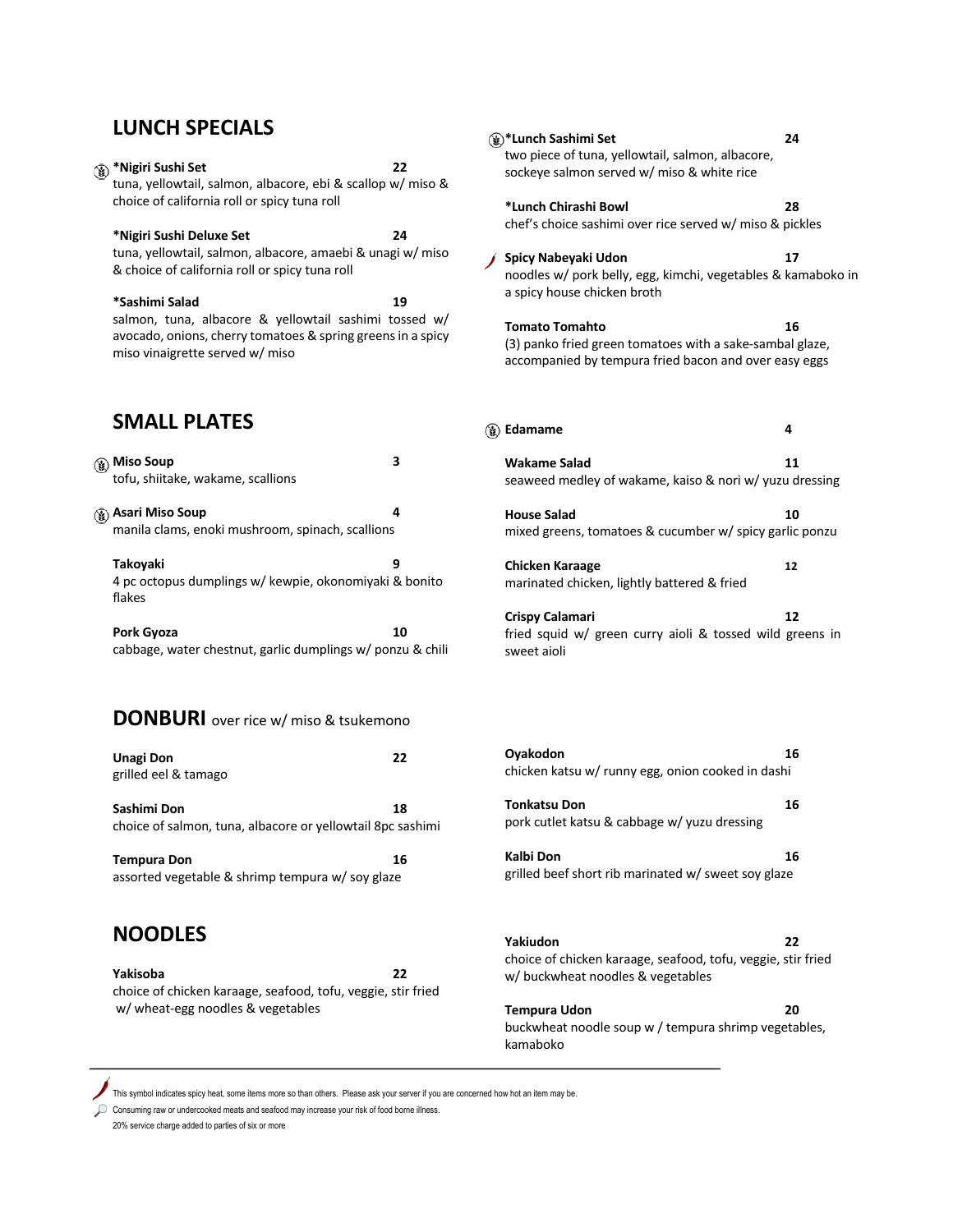### **SUSHI**

|                               | 1 piece | 3 pieces | 6 pieces |
|-------------------------------|---------|----------|----------|
| Maguro Tuna                   | 4       | 10       | 18       |
| Sake Salmon                   | 4       | 10       | 18       |
| Hamachi Yellowtail            | 4       | 10       | 18       |
| <b>Kani</b> Snow Crab         | 5       | 12       | 20       |
| <b>Shiro Maguro Albacore</b>  | 4       | 10       | 18       |
| Ebi Shrimp                    | 4       | 10       | 18       |
| <b>Amaebi</b> Sweet Shrimp    | 5       | 12       | 22       |
| <b>Hotate Scallop</b>         | 4       | 10       | 18       |
| Tarabagani King Crab          | 10      | 22       | 40       |
| Hokkigai Surf Clam            | 3       | 8        | 14       |
| Tako Octopus                  | 4       | 10       | 18       |
| <b>Ika Squid</b>              | 3       | 8        | 14       |
| <b>Tobiko Flying Fish Roe</b> | 4       | 10       | 18       |
| <b>Ikura</b> Salmon Roe       | 4       | 10       | 18       |
| Tamago Egg Omelet             | 3       | 8        | 14       |
| Saba Mackerel                 | 4       | 10       | 18       |
| <b>Unagi Eel</b>              | 5       | 12       | 22       |
| add Uzura to any sushi        | 1       |          |          |
|                               |         |          |          |

# **STANDARD ROLLS**

| ్ట్ర\$Spicy Tuna                                              | 10 |
|---------------------------------------------------------------|----|
| spicy tuna, avocado, cucumber & sesame seeds                  |    |
| <b><i></i> © California</b>                                   | 11 |
| snow crab mix, avocado, cucumber, tobiko & sesame seeds       |    |
| <b>Spicy California</b>                                       | 11 |
| Spicy snow crab mix, avocado, cucumber, tobiko & sesame seeds |    |
| <b>Spider Roll</b>                                            | 11 |
| blue crab tempura, snow crab mix, avocado, cucumber & tobiko  |    |
| (៖)Seattle                                                    | 10 |
| salmon, avocado, cucumber, tobiko & sesame seeds              |    |
| Unagi                                                         | 11 |
| eel, avocado, cucumber sesame seeds & soy glaze               |    |
| <b>Futomaki</b>                                               | 10 |
| tamago, spinach, takuan & kanpyo                              |    |

# **VEGETARIAN SUSHI**

| Veggie Sushi Sampler                | 22 |
|-------------------------------------|----|
| nigiri omakase and veggie roll      |    |
| <b>&amp;Roasted Bell Pepper</b>     | з  |
| (§)Inari                            | 3  |
| <b>&amp; Avocado &amp; Cucumber</b> | з  |
| <b>Avocado</b>                      | 3  |
| Portabello                          | з  |
|                                     |    |

| Salmon Skin Roll<br>salmon skin, avocado, cucumber, tobiko & soy glaze                                                  | 10 |
|-------------------------------------------------------------------------------------------------------------------------|----|
| Shrimp Tempura Roll                                                                                                     | 11 |
| shrimp tempura, avocado, cucumber, tobiko & sesame seeds                                                                |    |
| <b>Veggie Roll</b>                                                                                                      | 10 |
| avocado, cucumber, takuan, yamagobo, shibazuke & sesame seeds                                                           |    |
|                                                                                                                         |    |
| (ରୁ)Tuna Roll                                                                                                           | 8  |
| ୍ଭୁ:Salmon Roll                                                                                                         | 8  |
| Portabella Roll                                                                                                         | 7  |
| ⊛Negi Hama Roll                                                                                                         | 8  |
| (@Avocado/Cucumber Roll                                                                                                 | 7  |
| <b>Veggie Roll</b>                                                                                                      | 10 |
| (s)Avocado Roll                                                                                                         | 6  |
| ⊛Cucumber Roll                                                                                                          | 6  |
| ⊛Ume Shiso Roll                                                                                                         | 7  |
| Oshinko Roll                                                                                                            | 7  |
|                                                                                                                         |    |
| <b>Sunset</b>                                                                                                           | 19 |
| sweet potato & asparagus tempura, yamagobo topped w/ roasted<br>red pepper, avocado, cilantro & jalapeno truffle citrus |    |
| <b>Green Decadence</b>                                                                                                  | 18 |

asparagus & green onion tempura topped w/ avocado, cherry tomatoes & sweet aioli

This symbol indicates spicy heat, some items more so than others. Please ask your server if you are concerned how hot an item may be.

Consuming raw or undercooked meats and seafood may increase your risk of food borne illness.

20% service charge added to parties of six or more